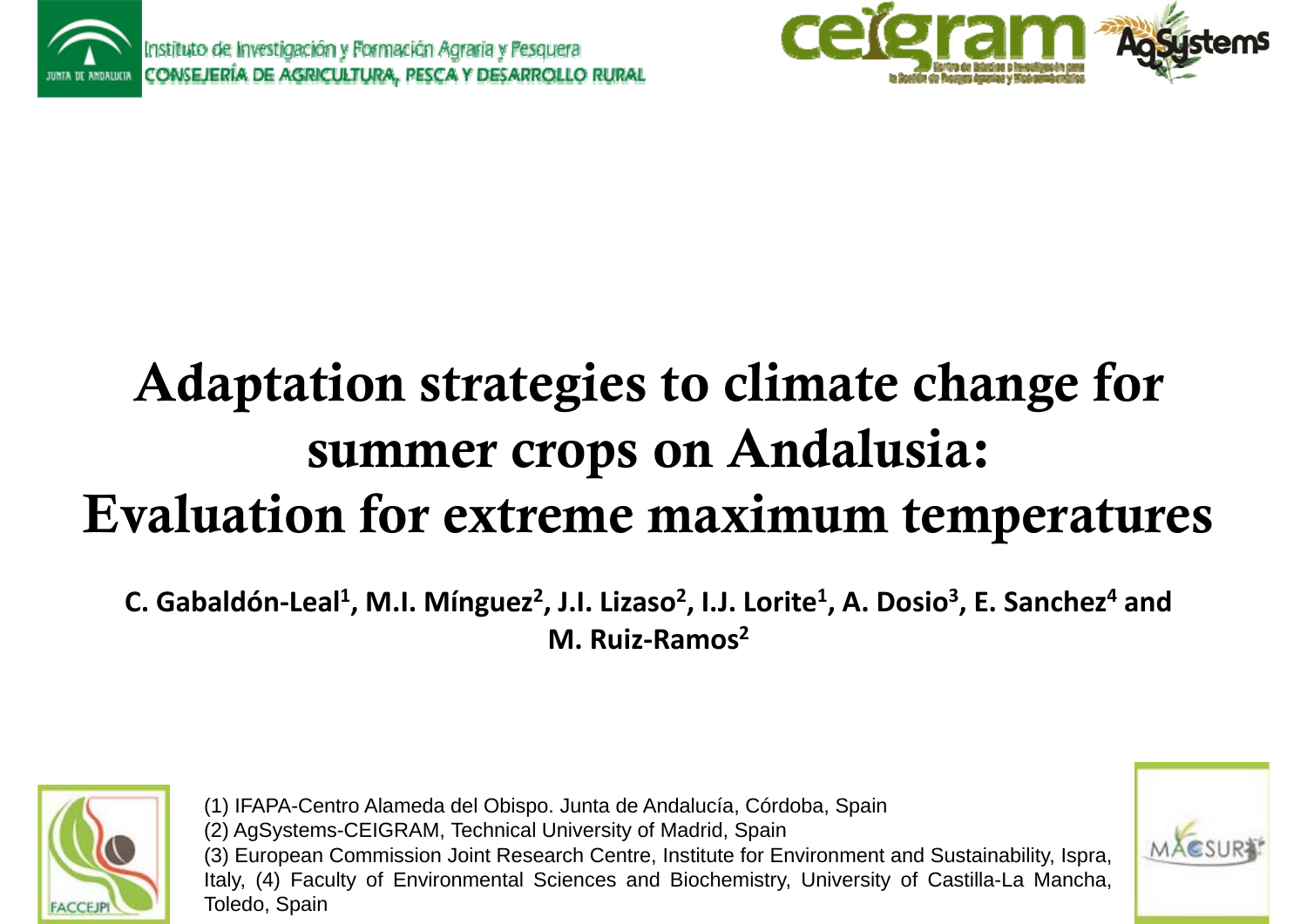

Evaluate a set of agricultural adaptation strategies to cope with climate change impacts, with focus on the consequences of extreme events on the adaptations proposed in the semi-arid environment of Andalusia (Southern Spain)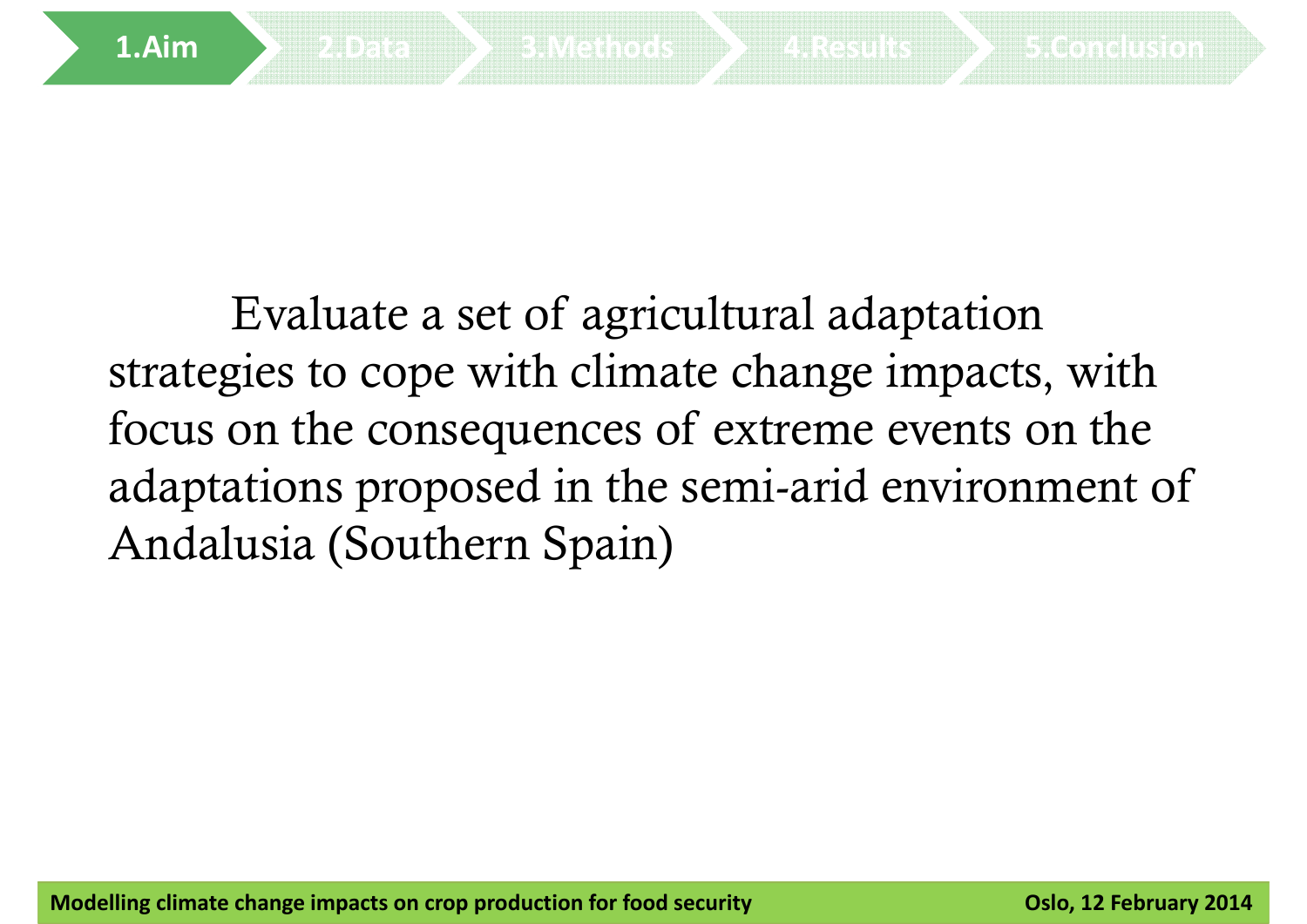# $\triangleright$  Experimental, soil and management data (Andalusia **2.Data 3.Methods 4.Results 5.Conclusion**

Network of Agricultural Trials: RAEA).



### $\triangleright$  Climate data: daily Tmax, Tmin, Precip, Radiation

| <b>PRESENT-BASELINE</b> |
|-------------------------|
|-------------------------|

1981‐2010

- Agroclimatic Information Network of **Andalusia (RIA)**
- ERA‐Interim

#### **PRESENT AND FUTURE CLIMATE SIMULATIONS (12 14 RCM)**

- ENSEMBLES project (http://www.ensembles-eu.org/)
- Bias corrected (Dosio and Paruolo 2011, and Dosio et al. 2012) **‐**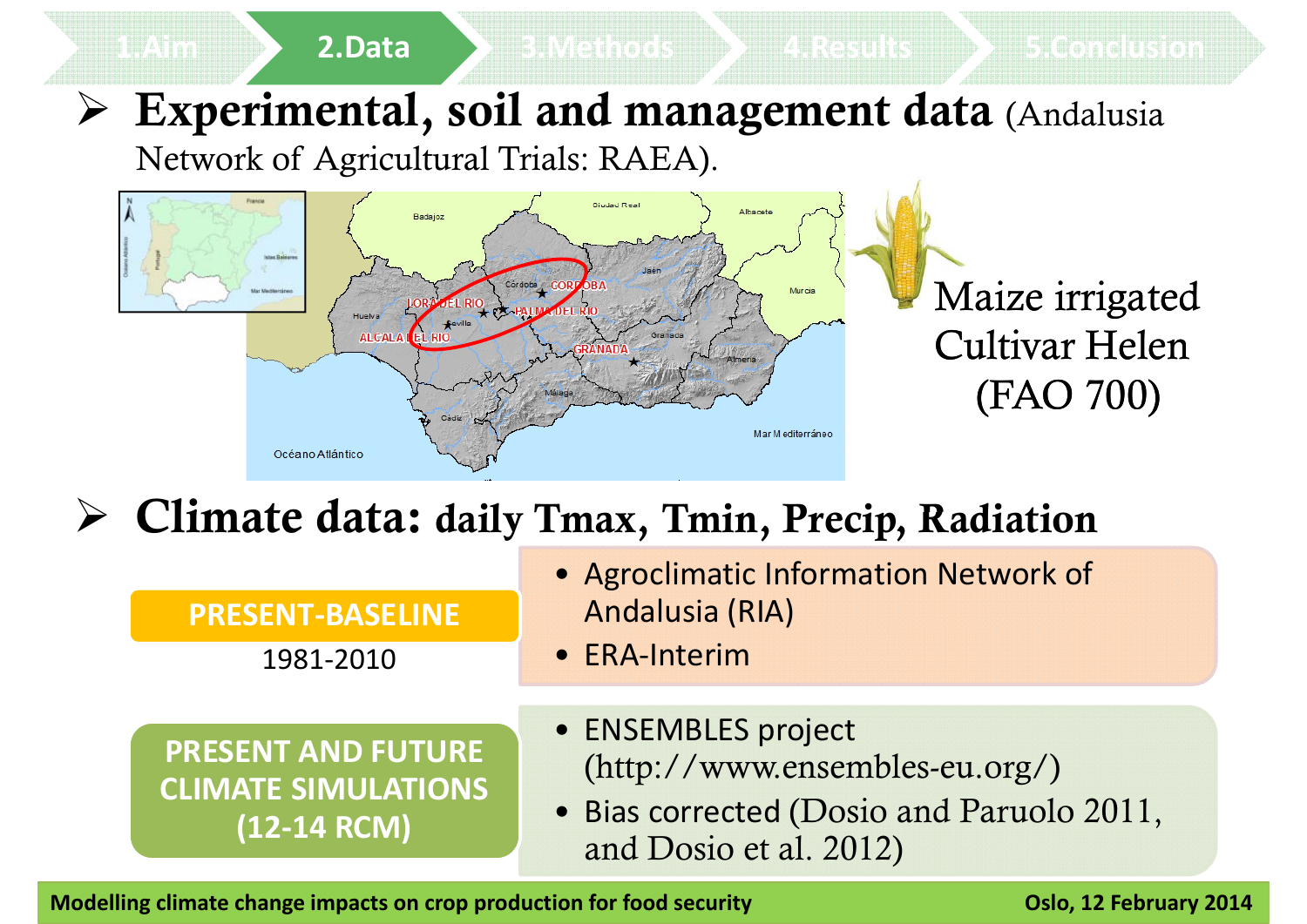- **CALIBRATION: Genetic coefficients, potential yield**
- $\blacksquare$ **VALIDATION: Independent data**

|  |                       | <b>CALIBRATION</b> |        | <b>VALIDATION</b> |        |
|--|-----------------------|--------------------|--------|-------------------|--------|
|  |                       | <b>RMSE</b>        | MPE(%) | <b>RMSE</b>       | MPE(%) |
|  | Anthesis (das)        |                    |        | 5.6               | 71     |
|  | Yield (kg $ha^{-1}$ ) | 344                |        | 1456.8            |        |

CERES-Maize crop model (DSSAT v.  $4.5$  platform)

> ‐**Evaluation of climate ensembles (control period 1981‐2010) IMPACT SIMULATION**

‐**Impact for 2021‐2050 and 2071‐2100**



**EXTREME EVENTS**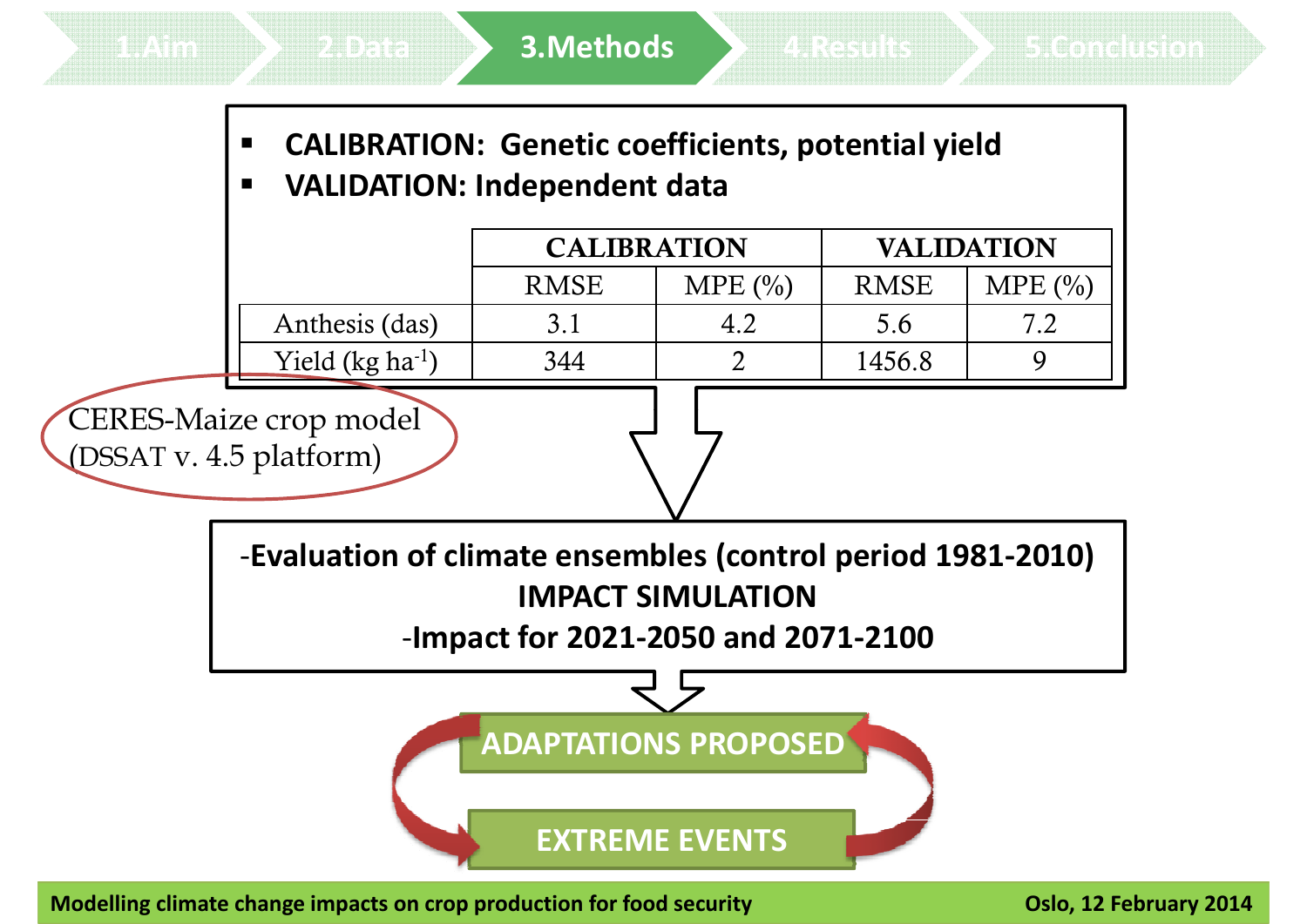### **Earlier so ing date YEAR sowing**

• **15 days‐step**

#### **Cultivar change**

- **Increasing thermal time**
- **Increasing grain filling rate**

#### **Combination**

• **Earlier sowing date and cultivar change**

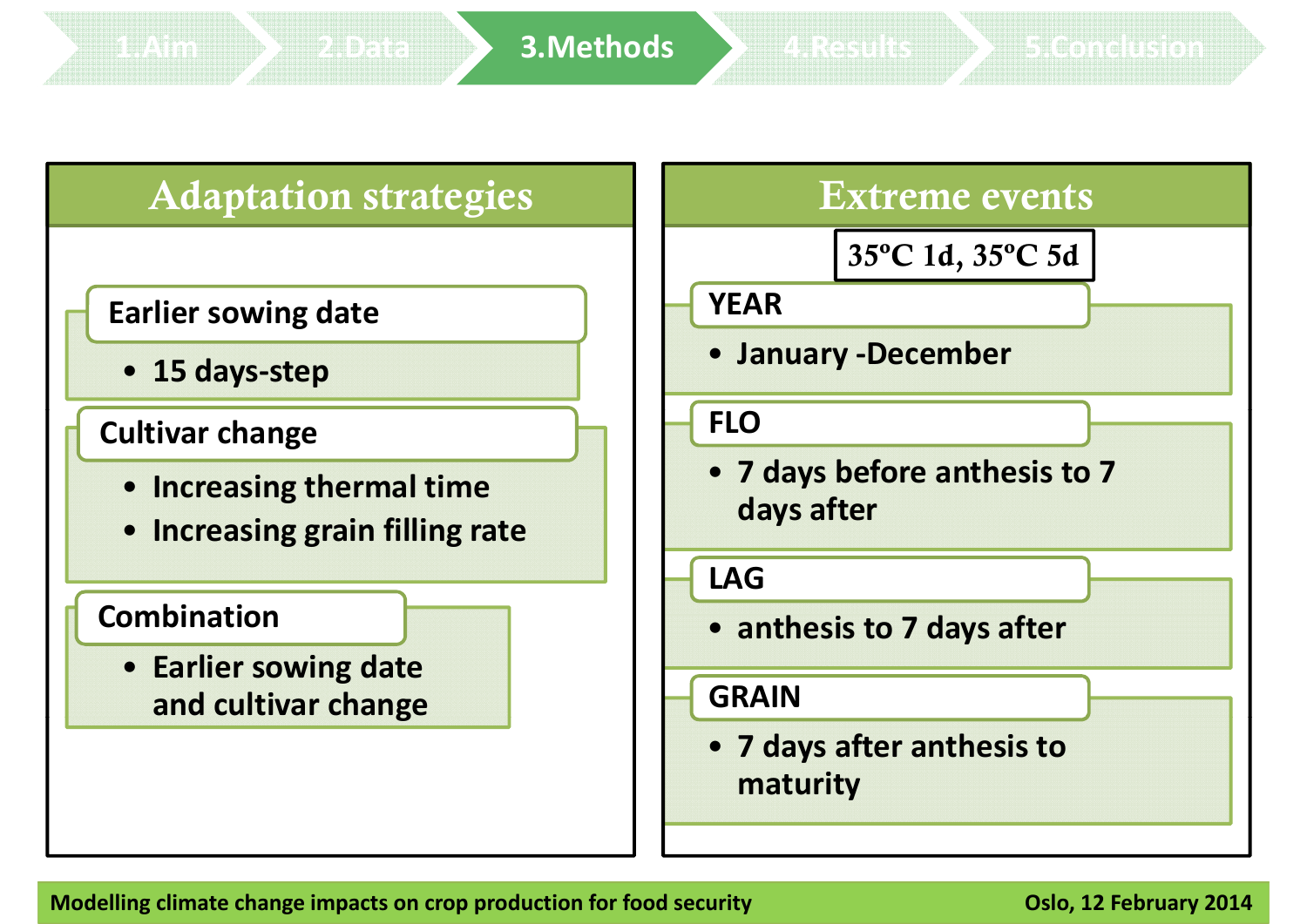

# Results: Publication in progress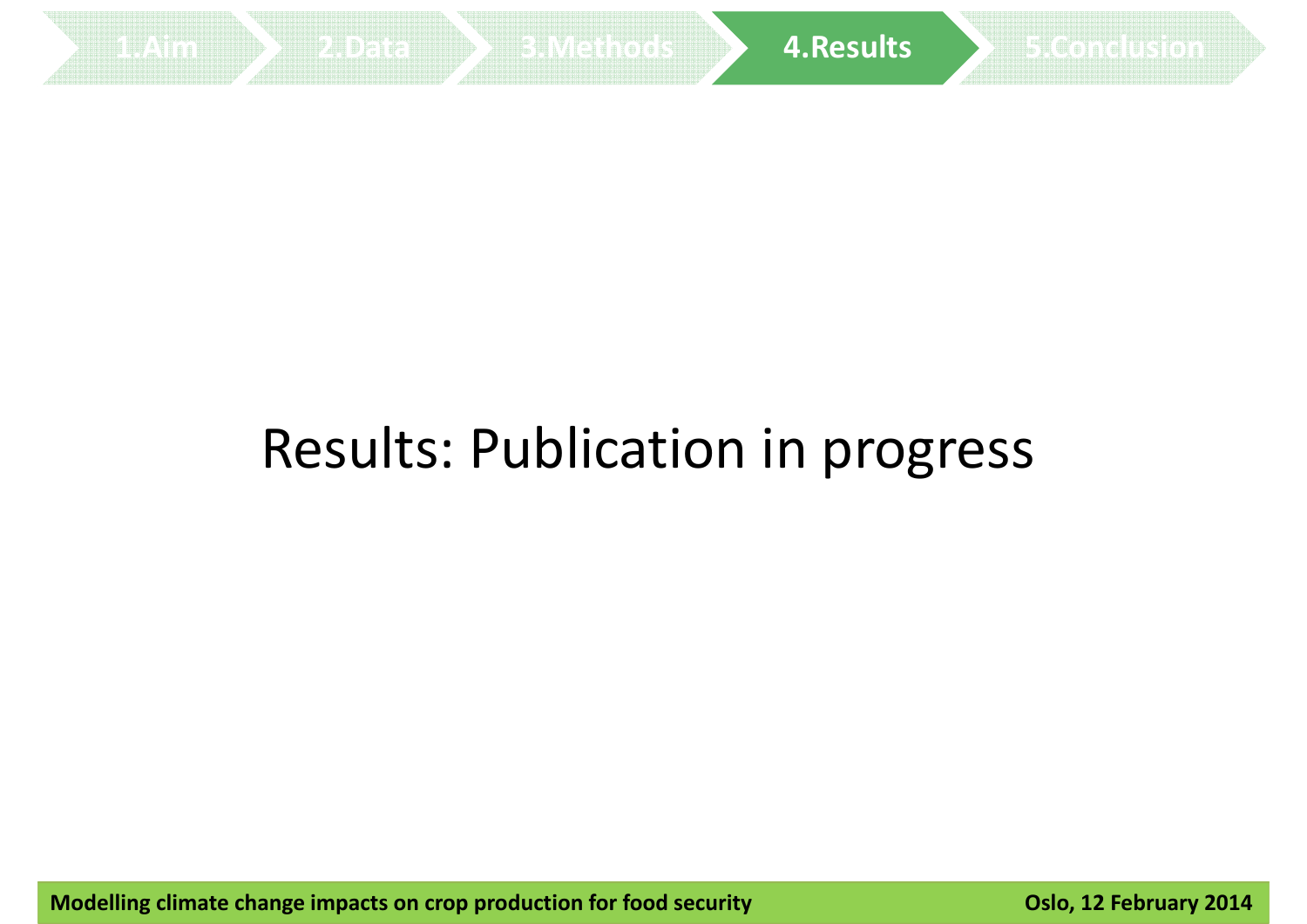$\checkmark$  Increased quality of projections and reduced uncertainty by

- $\checkmark$ Site specific assessment
- Local evaluation of climate data
- $\checkmark$  Locally addressed adaptation in Andalusia
	- May compensate maize yields
		- $\sqrt{\frac{1}{2}}$  Earlier sowing dates and cultivar changes

**1.Aim 2.Data 3.Methods 4.Results 5.Conclusion**

 $\sqrt{\text{Ex}}$ treme events may limit adaptation in Granada

 $\checkmark$  Crop models has to be improved for simulating the effect of extreme events for a better quantification!!